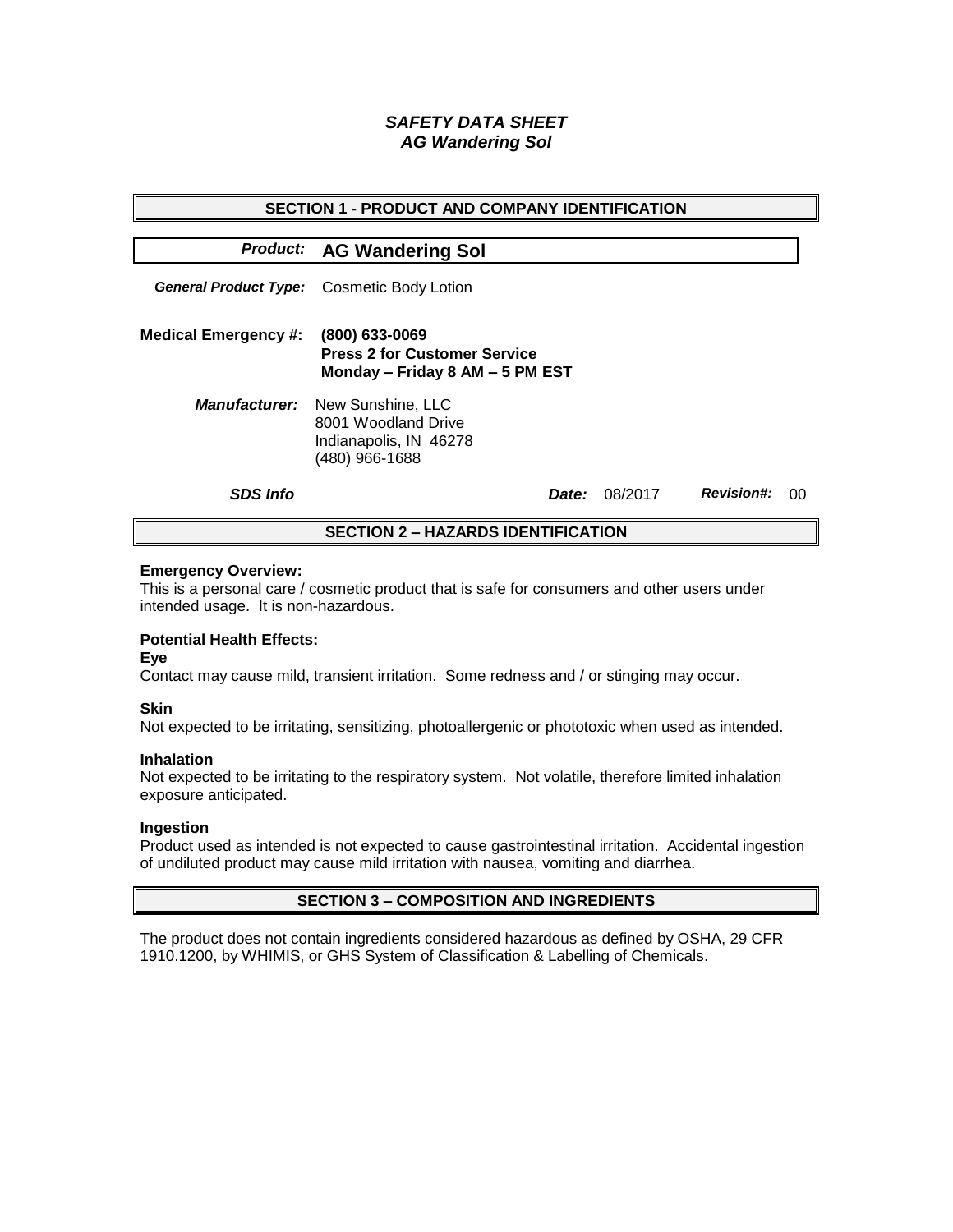# **SECTION 4 – FIRST AID MEASURES**

### **Eye**

Thorough rinsing for 15 – 20 minutes is recommended. If irritation persists, contact a physician.

#### **Skin**

Discontinue use of product. Apply cold compresses to affected areas to relieve discomfort. If discomfort persists, contact a physician.

#### **Inhalation**

If respiratory irritation occurs, remove individual to fresh air.

#### **Ingestion**

Accidental ingestion of product may require medical attention. In case of accidental ingestion dilute with water. Do not induce vomiting. If discomfort persists, contact a physician.

### **SECTION 5 – FIRE FIGHTING MEASURES**

**Extinguishing Media:** Use chemical foam, dry chemical, carbon dioxide or water. **Explosion Hazard:** Not applicable.

**Fire Fighting Info:** Contact emergency personnel. Use self-contained breathing apparatus and protective gear, if large quantities of product are involved. Hazardous decomposition products may be released. Thermal degradation may produce oxides of carbon and / or nitrogen, hydrocarbons and / derivatives.

# **SECTION 6 – ACCIDENTAL RELEASE MEASURES**

### **Procedures for Spill / Leak Clean-up:**

**Household Settings:** Absorb liquid and scrub the area. Dilute with water until surface is no longer slippery.

**Non-Household Settings:** Use safety glasses if splash hazard exist. Use gloves and other protective clothing to prevent skin contact.

### **SECTION 7 – HANDLING AND STORAGE**

#### **Precautions for Safe Handling:**

**Household Settings:** Avoid contact with eyes.

**Non-Household Settings:** No unusual handling or storage requirements. Storage in large quantities (warehouse) should be in a well-ventilated, cool area.

### **Conditions for Safe Storage:**

**Household Settings:** Normal household storage.

**Non-Household Settings:** No unusual handling or storage requirements. Storage in large quantities (warehouse) should be in a well-ventilated, cool area.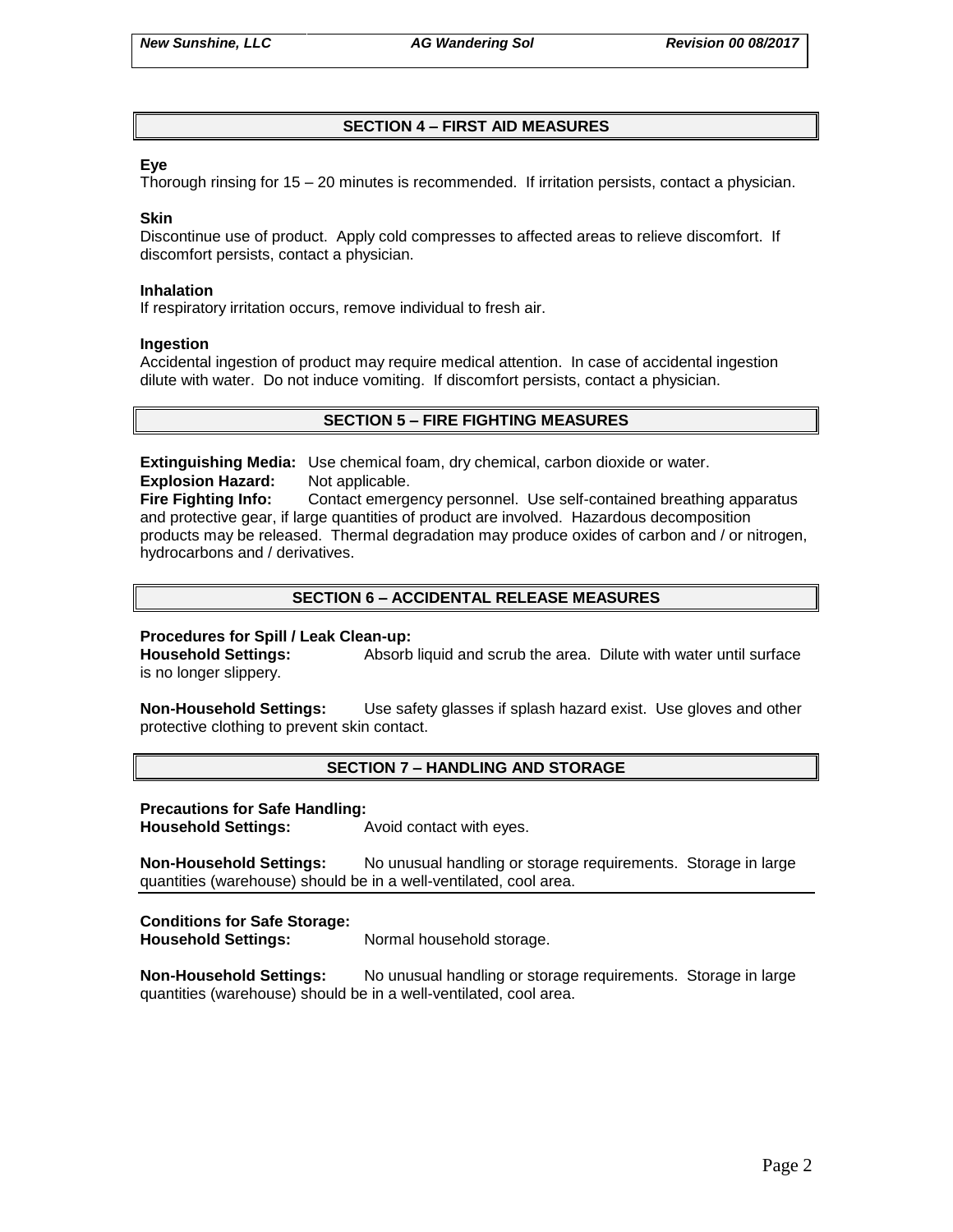### **SECTION 8 – EXPOSURE CONTROLS / PERSONAL PROTECTION**

**Household Settings:** This is a personal care / cosmetic product that is safe for consumers and other users under normal and reasonably foreseen use.

**Non-Household Settings:** Use safety glasses if splash hazards exist, use gloves and other protective clothing to prevent skin contact. Always follow good hygienic work practices. Avoid prolonged contact with skin and clothing.

### **SECTION 9 – PHYSICAL AND CHEMICAL PROPERTIES**

Physical State Viscous liquid body lotion. Appearance **Various colored viscous liquid.**<br>
Odor Communication Colore Fragrant. Odor Threshold Not available pH 3.5 – 7.5 Melting Point/Freezing Point Not Applicable Boiling Point >212 F / 100 C Flash Point  $>212$  F / 100 C Evaporation Rate Not Applicable Flammability Not Applicable Upper/Lower Flammablilty Not Applicable Vapor Pressure Not Applicable Vapor Density Not Applicable Relative Density Not Available Specific gravity at 25C Not available. Solubility in water at 20C Slightly Insoluble Partition coefficient Not Applicable Auto-iginition Temp Not Applicable Decomposition Temp Not Available Viscosity 20,000 – 150,000 cps. Volatile % Complies with Federal and State VOC regulations.

### **SECTION 10 – STABILITY AND REACTIVITY**

**Other Recommendations:** None

**Conditions to Avoid:** No applicable information has been found.

### **SECTION 11 – TOXICOLOGICAL INFORMATION**

This is a personal care / cosmetic product that is safe for consumers and other users under intended and reasonably foreseeable use.

**Chronic Effects:** Finished product is not expected to have chronic health effects. **Target Organs:** No adverse health effects on target organs expected for finished product. **Carcinogenicity:** Finished product is not expected to be carcinogenic. NTP: No IARC: No OSHA: No

### **SECTION 12 – ECOLOGICAL INFORMATION**

The product ingredients are expected to be safe for the environment at concentrations predicted under normal use and accidental spill scenarios.